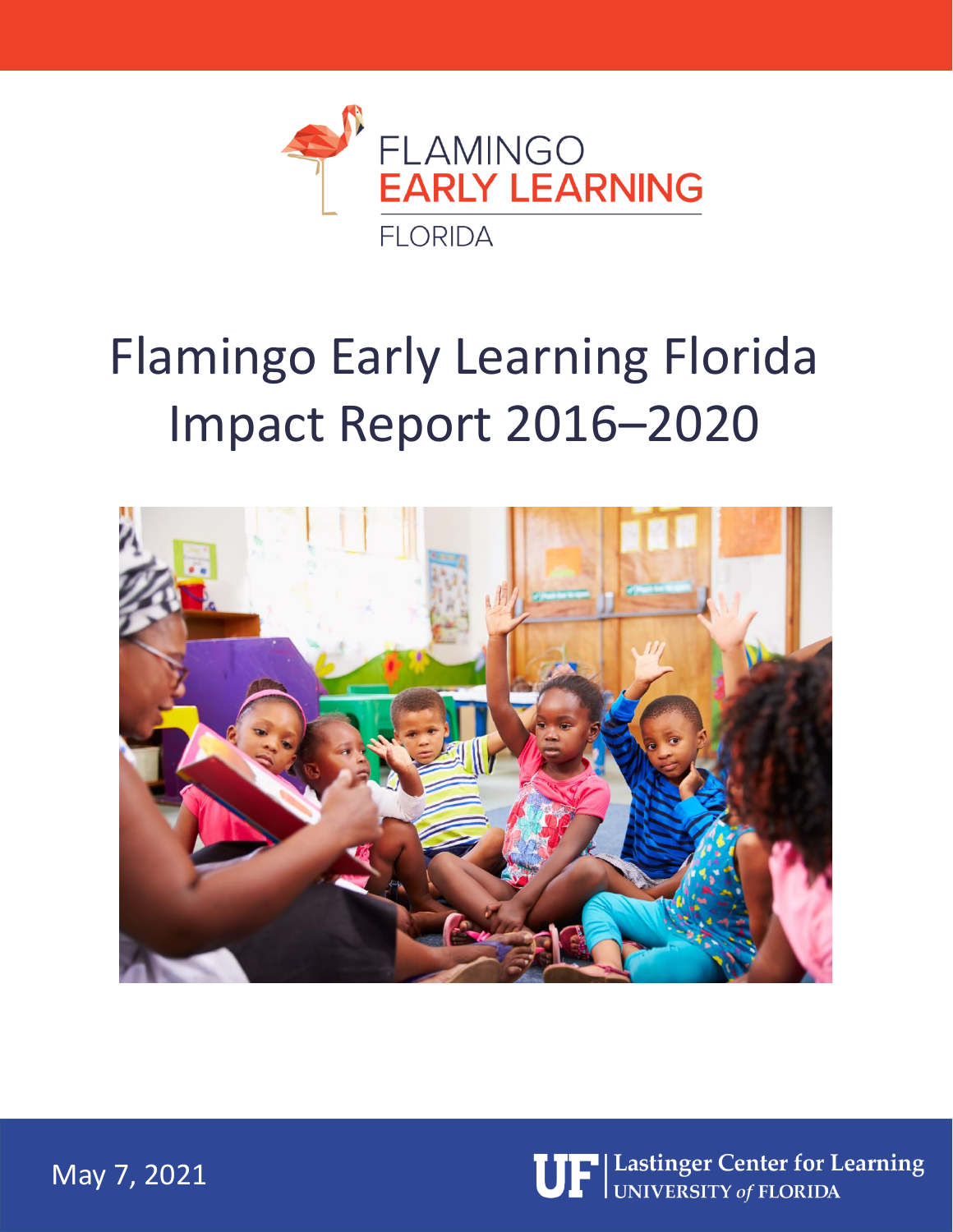

#### **Executive Summary**

A strong foundation in a child's early years is life changing. High-quality care from skilled educators profoundly impacts children's development, and is critical for success in school, work, and life. Developed and launched in 2015 in partnership with Florida's Office of Early Learning, Flamingo Early Learning Florida is a dynamic system designed to significantly increase access to professional development that builds the knowledge and competencies of early childhood educators to provide high-quality care and instruction to Florida's young children.

Flamingo Early Learning Florida offers **900 hours** of high-quality, research-based content across 45 instructor-led, online courses (34 in English and 11 in Spanish) designed to improve teaching practices. Courses are job-embedded, mastery-based, standards-aligned, and build knowledge and skills through applicable content and strategies.

From 2016–2020, infant, toddler, and preschool educators working in centers, schools, and family childcare homes enrolled in 25,003 courses, with **18,561 courses completed**, for a **retention rate of 74%**. Educators participated in courses from all over the state, representing 66 of Florida's 67 counties.

Before and after each course, educators completed assessments of knowledge, which provided evidence of impact. Across all courses since 2016, **educators' knowledge grew by over 50%**, with an effect size of 1.23, representing a large effect.

Mastery of a course was defined, among other criteria, as achieving 80% on the knowledge posttest. Mastery levels increased significantly after completing course content: Less than 20% of educators achieved mastery at pretest whereas **70% displayed mastery at posttest**. This report describes Flamingo Early Learning Florida and its impacts, also describing the educators who enrolled in courses and their perceptions of their experiences.



**UF** Lastinger Center for Learning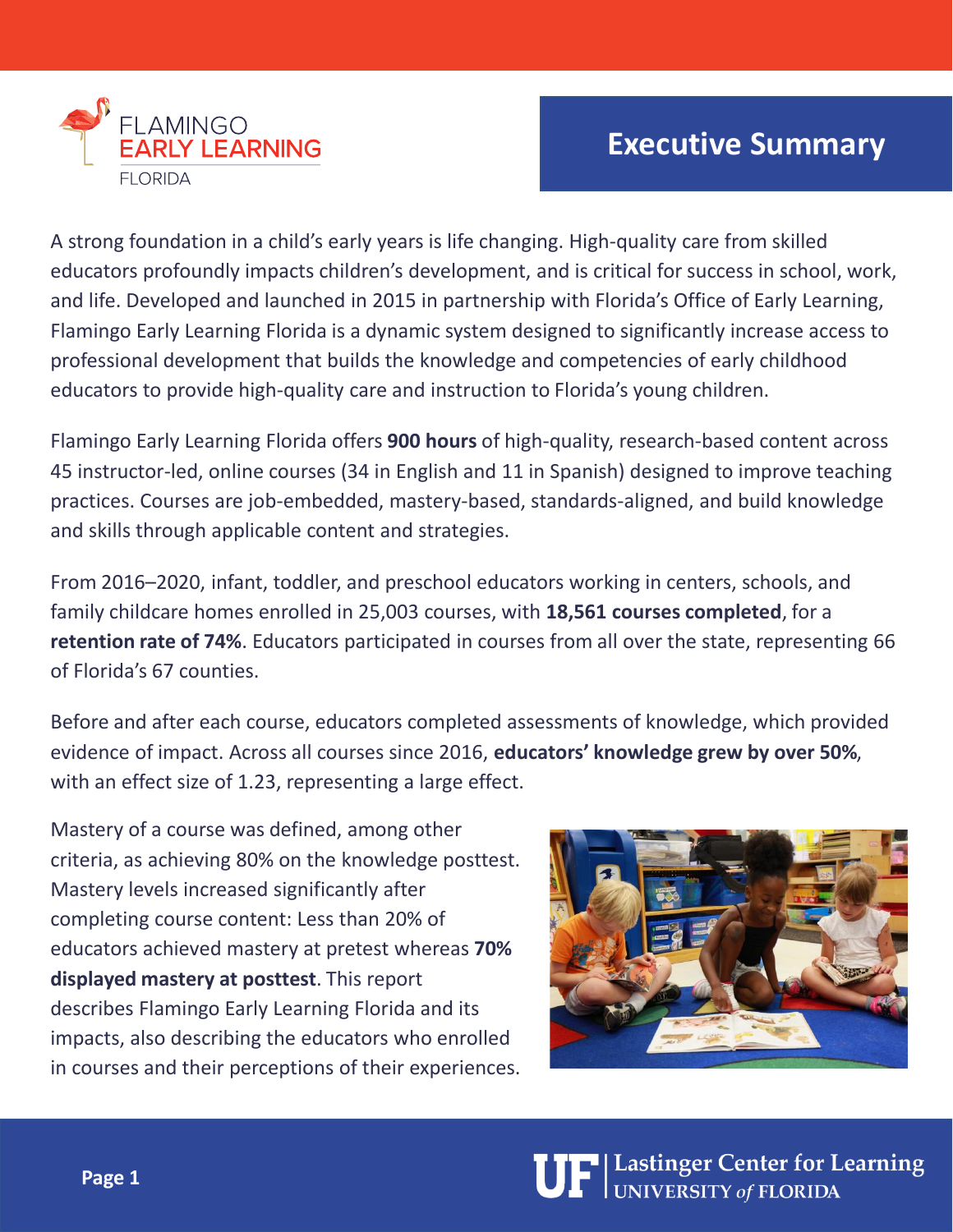

## **Educator Demographics**

Since 2016, **13,960 educators in 66 Florida counties** enrolled in one or more Flamingo Early Learning Florida course. The map below displays the number of course enrollments by county. Miami-Dade, Polk, Hillsborough, and Broward counties had the largest numbers of course enrollments, with Miami-Dade and Polk counties both exceeding 2,000.

Participating educators primarily spoke English (80%), followed by Spanish (18%), with approximately 1% of educators reportedly speaking another language, such as Haitian Creole. Of the 65% of educators who responded about their race and ethnicity, half were White, 24% were Black/African American, 24% were Hispanic/Latino, and 1% or less identified as either Asian/Pacific Islander, Native American, or multiracial.

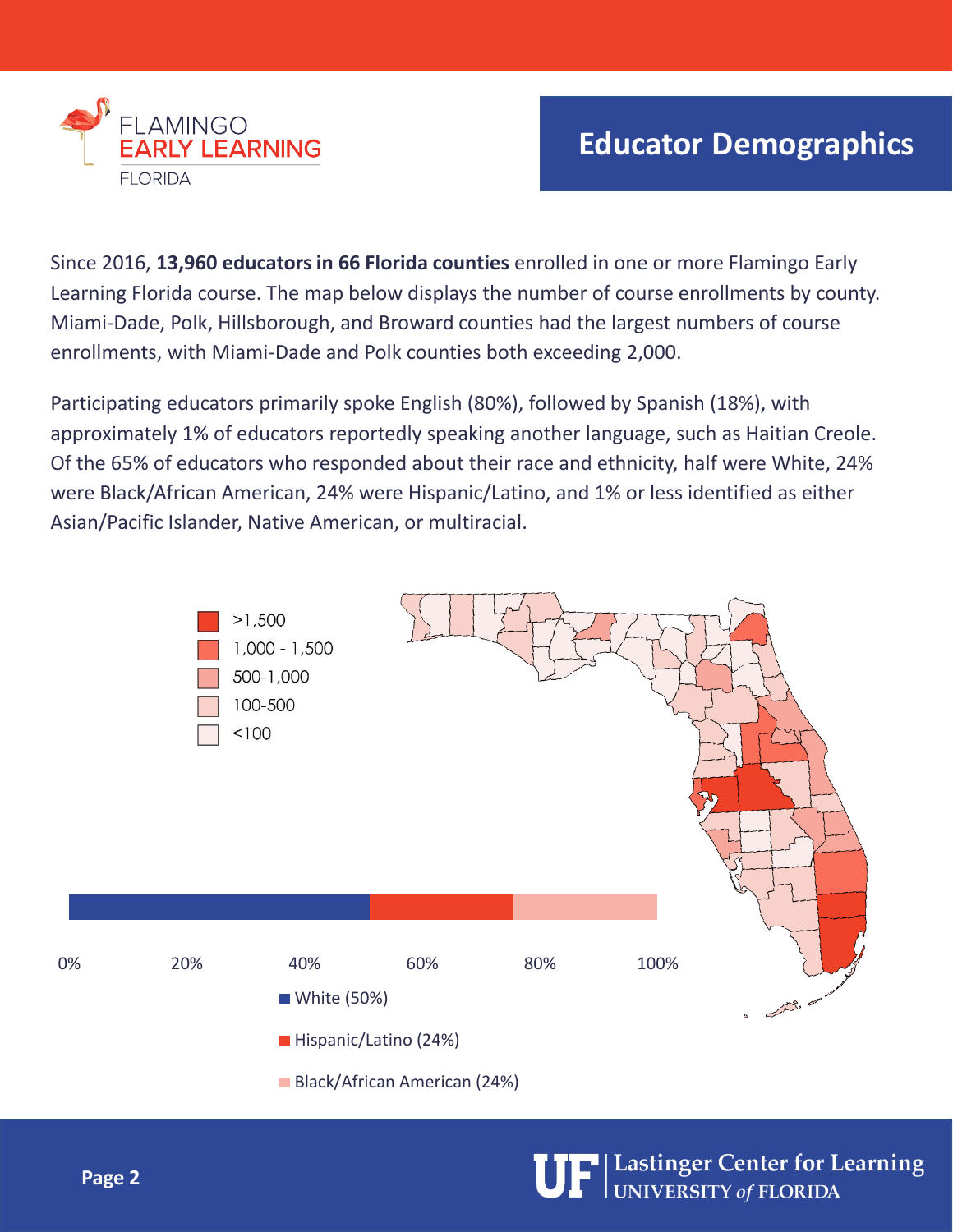

## **Educator Workplace and Education**

The majority of educators who completed Flamingo Early Learning Courses worked in center-based early childhood education programs (87%), although some educators reported working in family childcare homes, schools, and districts. When surveyed about their highest education level, 21% of educators had not yet graduated from high school, 27% had a high school diploma or equivalent, 37% had an associate's degree (including 24% with a Child Development Associate, or CDA), and 16% had a bachelor's degree or higher.

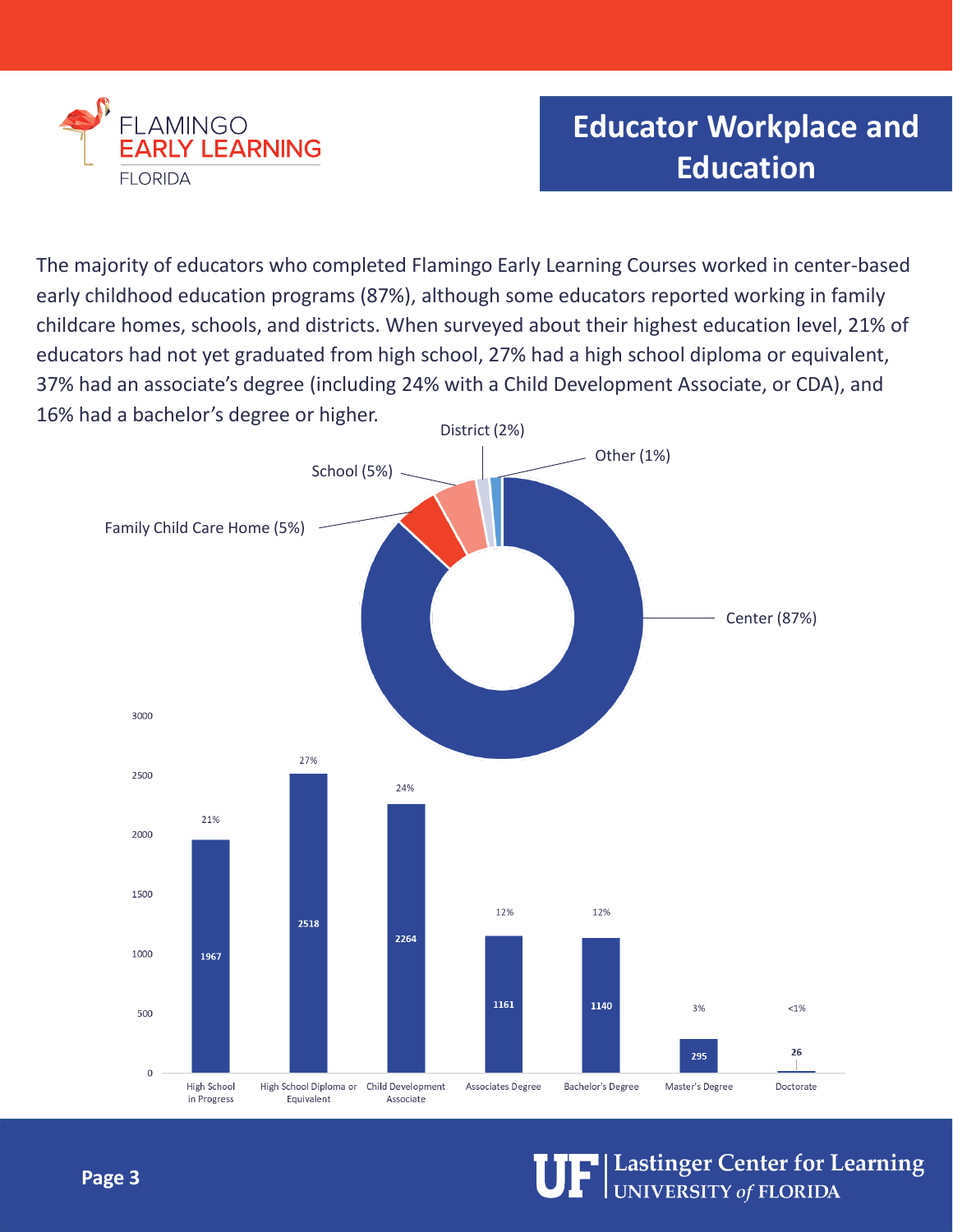

## **Course Completion**

From 2016–2020, educators enrolled in **25,003** Flamingo Early Learning Florida courses, with an overall completion rate of 74% (18,561 completed courses). Completion rates remained relatively consistent from year to year. Notably, educators enrolled in over 4,700 Flamingo Early Learning Florida courses in 2020 and maintained a 75% completion rate, even in the face of the COVID-19 pandemic. This record enrollment highlights early childhood educators' desire to continue improving their skills and competencies as well as the benefit of offering accessible and interactive online courses.



**UF** Lastinger Center for Learning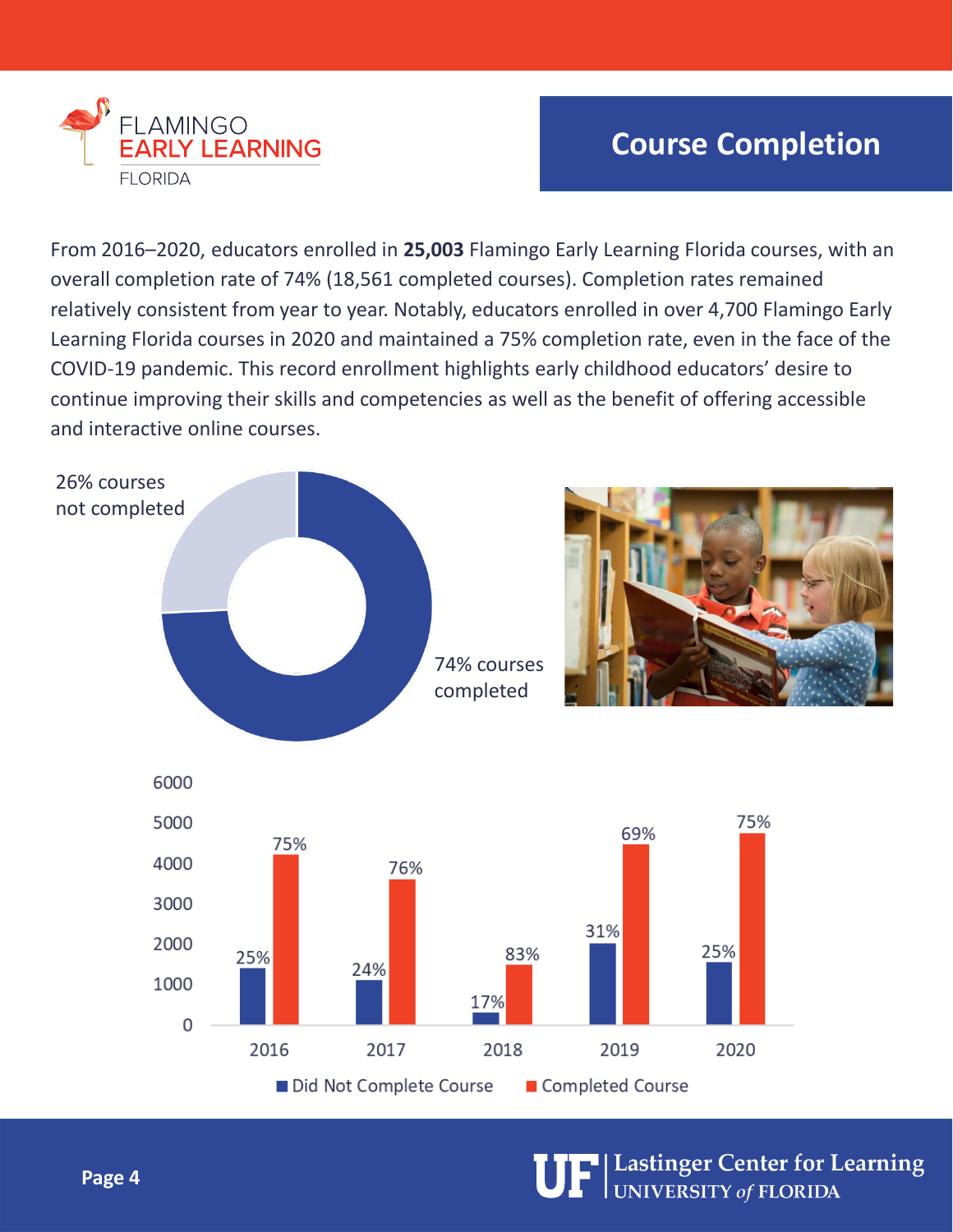

### **Impacts**

Preliminary analyses of the pretest and posttest data from the **18,561** completed courses showed that educators made large growth in their knowledge of key early learning concepts and practices. As shown in Table 1, educators' average knowledge gain across all years and courses was nearly 19 points. Their normalized gain (gains relative to the highest possible gain) was 51%, and Cohen's *d* (effect size) was 1.23, representing a large effect. The number of educators achieving mastery (assessment score above 80%) increased from less than 20% at pretest to 70% at posttest. Overall, educators scored an average of 82% on posttest across all courses.

| $+19$         | 51%             | 1.23        |
|---------------|-----------------|-------------|
| points gained | normalized gain | effect size |

Table 1. Course sample sizes, means, standard deviations, mastery, gains, and effect sizes

|                         | <b>Sample</b> | <b>Pre-assessment</b> |           |            | Post-assessment |           |            | Gain         | <b>Effect size</b> |
|-------------------------|---------------|-----------------------|-----------|------------|-----------------|-----------|------------|--------------|--------------------|
|                         | $\sqrt{n}$    | $\mathcal M$          | <i>SD</i> | $% > 80\%$ | $\mathcal M$    | <b>SD</b> | $% > 80\%$ | $\mathcal M$ | $\boldsymbol{d}$   |
| 2016                    | 4224          | 59.00                 | 18.40     | 15.08      | 81.30           | 13.48     | 65.86      | 22.30        | 1.35               |
| 2017                    | 3618          | 61.17                 | 16.49     | 15.17      | 80.16           | 13.39     | 60.03      | 18.99        | 1.12               |
| 2018                    | 1495          | 62.65                 | 17.04     | 18.56      | 80.83           | 14.26     | 65.48      | 18.18        | 1.25               |
| 2019                    | 4480          | 65.49                 | 16.08     | 23.59      | 83.38           | 11.12     | 87.61      | 17.89        | 1.15               |
| 2020                    | 4744          | 66.76                 | 14.99     | 24.18      | 82.35           | 12.44     | 72.03      | 15.60        | 1.27               |
| <b>Across All Years</b> | $N = 18,561$  | 63.01                 | 16.60     | 19.32      | 81.60           | 12.94     | 70.20      | 18.59        | 1.23               |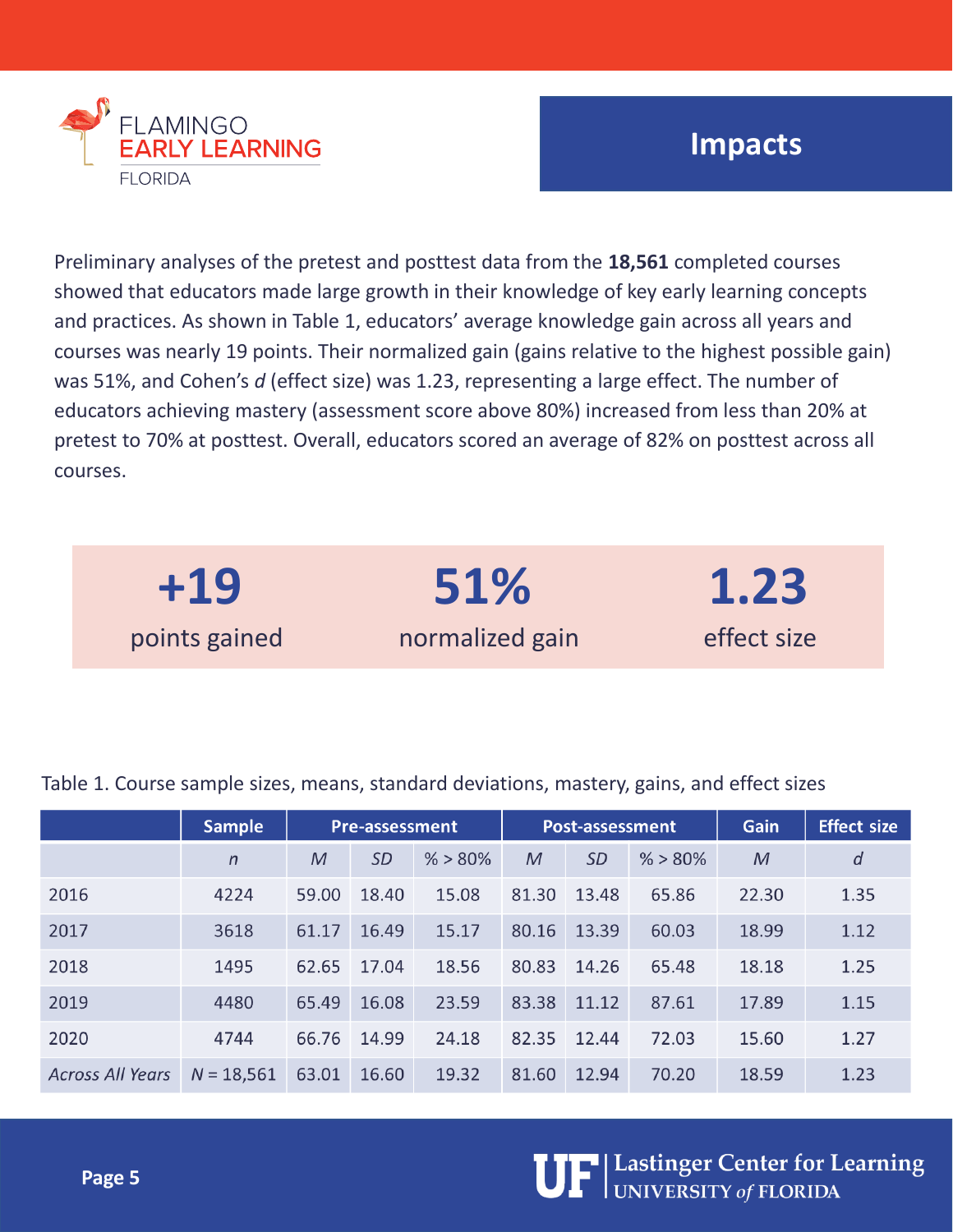

## **Educator Feedback**

After completing a Flamingo Early Learning Florida course, educators were asked to provide feedback to help inform necessary improvements and ensure continued system quality and effectiveness. Surveys yielded data from 1,254 educators on Flamingo Early Learning Florida's four most widely-used courses: *Designing Infant and Toddler Learning Environments; Act 1: Getting Organized for Learning in Preschool; Preschool Growth and Development: Maximizing Learning Experiences;* and *Guiding Preschool Behavior and Building Classroom.*

Feedback surveys asked educators to provide a rating response ranging from 1 (Strongly Disagree) to 5 (Strongly Agree) on 18 items, such as the helpfulness of instructor's teaching strategies in obtaining the course learning objectives and the daily use of teaching strategies learned and practiced in the course with children enrolled in their early learning program. On average, educators rated the courses a score of 4.6, signifying that they "agreed" or "strongly agreed" that the courses were beneficial.

Regardless of their level of teaching experience, educators reported acquiring and implementing new strategies in the classroom to engage and excite their students. They reported that the courses provided content that was well-structured, concise, and effective, with prompt and constructive feedback from the instructor. Educators said they were challenged by the content and tools, which helped them practice new skills in the classroom and would highly recommend the courses to other early childhood educators. Direct quotes from educators are represented on page 7.

**On average, educators rated the courses a 4.6 out of 5 possible points, signifying they "agreed" or "strongly agreed" that the courses were beneficial.**